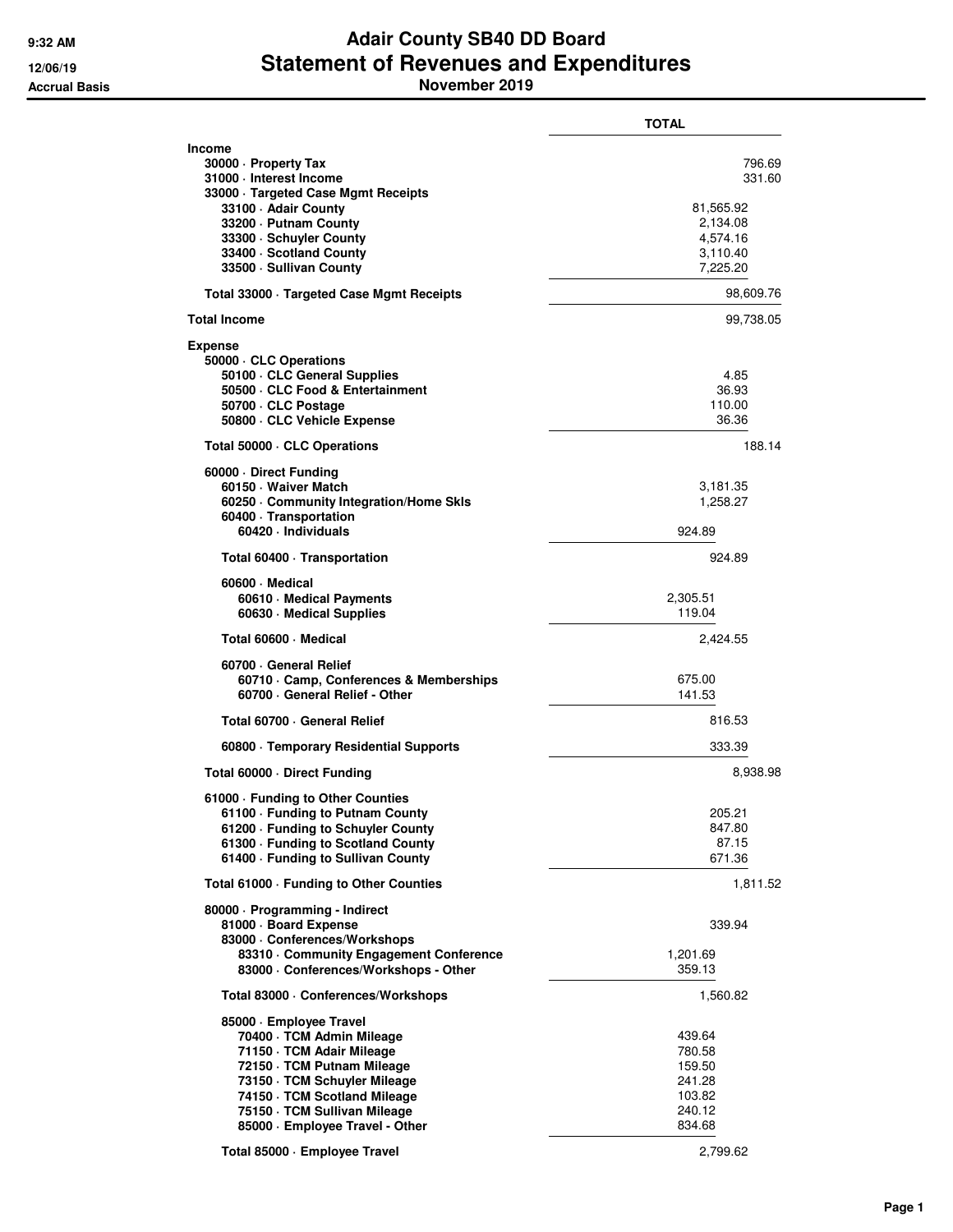## **9:32 AM Adair County SB40 DD Board 12/06/19 Statement of Revenues and Expenditures**

**TOTAL 86000 · Insurance 86500 · Workers' Compensation** -150.00 **Total 86000 · Insurance** -150.00 **87000 · Office Expenses 87100 · Office Supplies 87110 · Office Supplies-Country Club** 29.70<br>**87120 · Office Supplies-McPherson** 252.03 **87120 · Office Supplies-McPherson** 852.03<br>**87100 · Office Supplies - Other 862.03** 87100 · Office Supplies - Other Total 87100 · Office Supplies **2,226.25 87200 · Postage 87210 · Postage-General** 110.00 87220 · Postage-TCM **Total 87200 · Postage 298.39 87300 · Advertising/Marketing** 25.00 **87450 · Employee Retention/Appreciation** 138.38 **87700 · Building Maintenance 87710 · Janitorial 87711 · Janitorial-Country Club** 360.32<br>**87712 · Janitorial-McPherson** 31,187.16 87712 · Janitorial-McPherson **Total 87710 · Janitorial** 1,547.48 **87720 · Lawn Care 87721 · Lawn Care-Country Club** 50.00<br>15.00 **87722 · Lawn Care-McPherson 87722 · Lawn Care-McPherson Total 87720 · Lawn Care** 65.00 **87730 · Snow Removal 87731 · Snow Removal-Country Club** 142.50<br>**87732 · Snow Removal-McPherson** 142.50 87732 · Snow Removal-McPherson **Total 87730 · Snow Removal 285.00** Total 87700 · Building Maintenance 1,897.48 **87800 · Software & Technology** 2,900.00 Total 87000 · Office Expenses 7,485.50 **87500 · Personnel 51000 · CLC Personnel 51100 · CLC Center Salary Expense** 5,766.26 **Total 51000 · CLC Personnel 5,766.26 66000 · Payroll Expenses 66500 · Salary Sick 3,323.05**<br>**66700 · Salary Vacation** 3,323.05 **66700 · Salary Vacation** 2,688.66 66000 · Payroll Expenses - Other Total 66000 · Payroll Expenses **11,539.59 70300 · TCM Admin Salary 8,665.91 / 8,665.91 / 8,665.91 / 8,665.91 / 8,665.91 / 8,665.91 / 8,665.91 / 8,665.91**<br>**84.968.95 / 87.968.95 / 87.968.95 / 87.968.95 / 87.968.95 / 87.968.95 / 87.968.95 / 87.968.95 / 87.968.95 /** 71110 · TCM Adair Salary Expense **72110 · TCM Putnam Salary Expense** 1,385.19 **73110 · TCM Schuyler Salary Expense** 3,436.12<br>**74110 · TCM Scotland Salary Expense** 3,444.86 **74110 · TCM Scotland Salary Expense** 1,344.86<br>**75110 · TCM Sullivan Salary Expense** 1,282,13 **75110 · TCM Sullivan Salary Expense** 3,292.13 **87510 · Salary Expense 13,094.35 · Salary Expense 13,094.35 · Salary Expense 13,094.35 · Salary Fig. 2013<br>14,271.93 · Salary Expense 11, 2013 · Salary Fig. 2014 · Salary Fig. 2014 · Salary Fig. 2014 · Salary Fig. 201** 87540 · Employee Benefits **Total 87500 · Personnel** 77,765.29 **88500 · Training 76000 · TCM Training** 203.80 **88500 · Training - Other Accrual Basis November 2019**

**Total 88500 · Training** 98.85